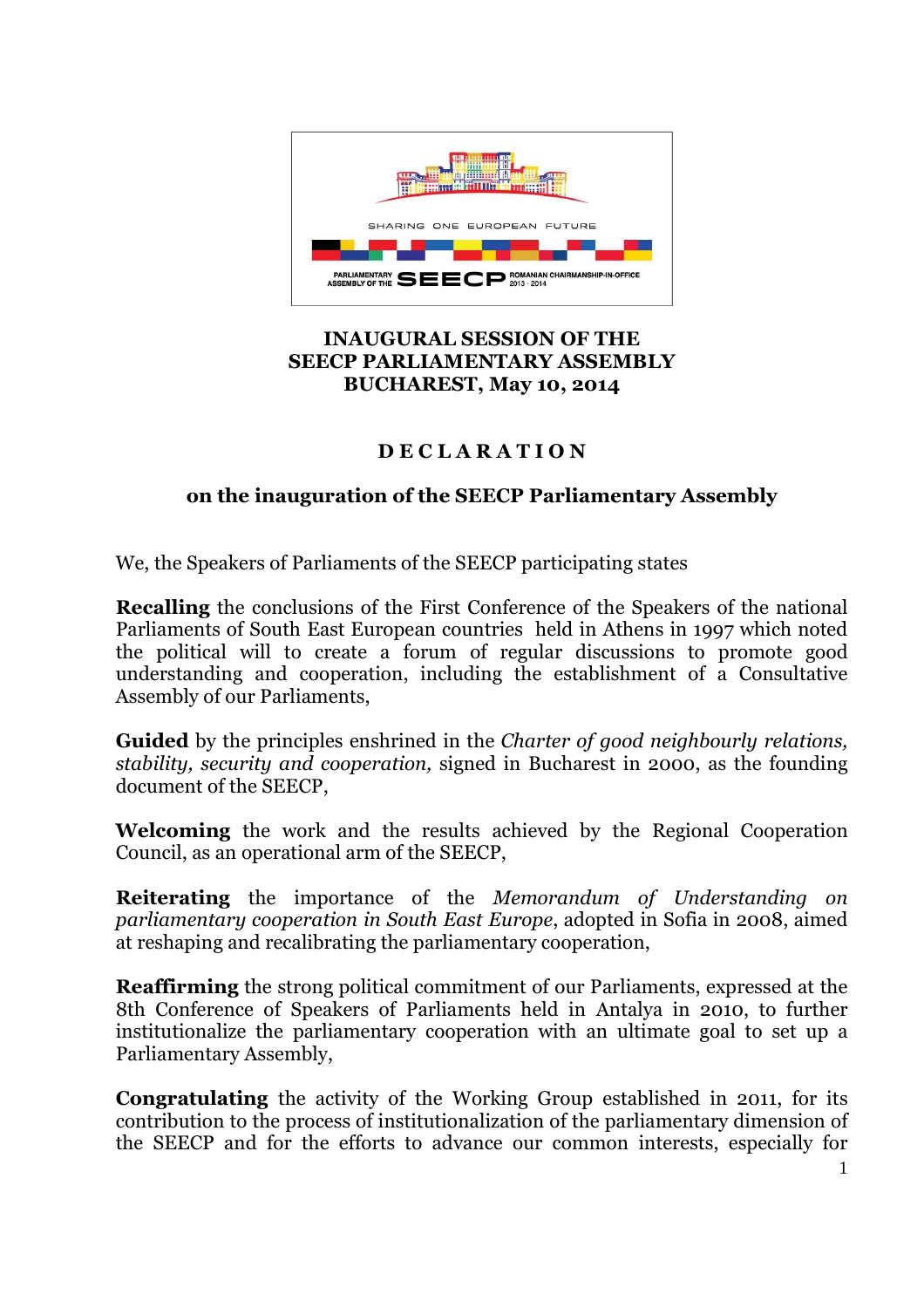making possible the adoption of Rules of Procedure of the SEECP Parliamentary Assembly,

Welcoming the outcome of the 10<sup>th</sup> Conference of Speakers of Parliaments of the SEECP participating states - Final Declaration and Joint Statement - adopted in Ohrid in 2013,, which confirms the will to create a SEECP Parliamentary Assembly with the Inaugural Session to be held in Bucharest in spring 2014,

**Acknowledging** the importance of the enlargement process and the commitments and reforms undertaken by all SEECP Participating States in their EU integration efforts,

**Commending** the agreement reached between Belgrade and Pristina which contributes to the further improving of the cooperation in the region,

## **Have agreed to:**

**Welcome** the establishment of the SEECP Parliamentary Assembly with the convening of its Inaugural Session in Bucharest, as an outstanding moment in the development of the parliamentary cooperation in our region,

**Confirm** that the basic conditions for transforming the parliamentary dimension into a SEECP Parliamentary Assembly - the putting in place a decision-making mechanism and establishing three General Committees dealing with specific issues, namely on: 1) Economy, Infrastructure and Energy, 2) Justice, Home Affairs and Security Cooperation, and 3) Social Development, Education, Research and Science - are met,

**Praise** the entry into force of the Rules of Procedure of the SEECP Parliamentary Assembly which contributes to increasing of its institutionalization,

**Revise** the Rules of Procedure by the next Chairmanship-in-Office in 2015.

**Highlight** that, until having a fully functional Secretariat and an operational budget, the national parliament holding the Chairmanship-in-Office of the SEECP Parliamentary Assembly shall serve, with assistance of the Regional Secretariat for Parliamentary Cooperation in South East Europe, as an ad hoc Secretariat for the Plenary Session, the Standing Committee, the President and the Bureau of the Assembly while the national parliament holding the Chairmanship of a General Committee or of an Ad hoc Working Group shall also fulfil the tasks of an ad hoc Secretariat for the respective body of the Assembly,

**Stress** that the SEECP Parliamentary Assembly can play a key role in assisting the national Parliaments of the SEECP Participating States to harmonize their own